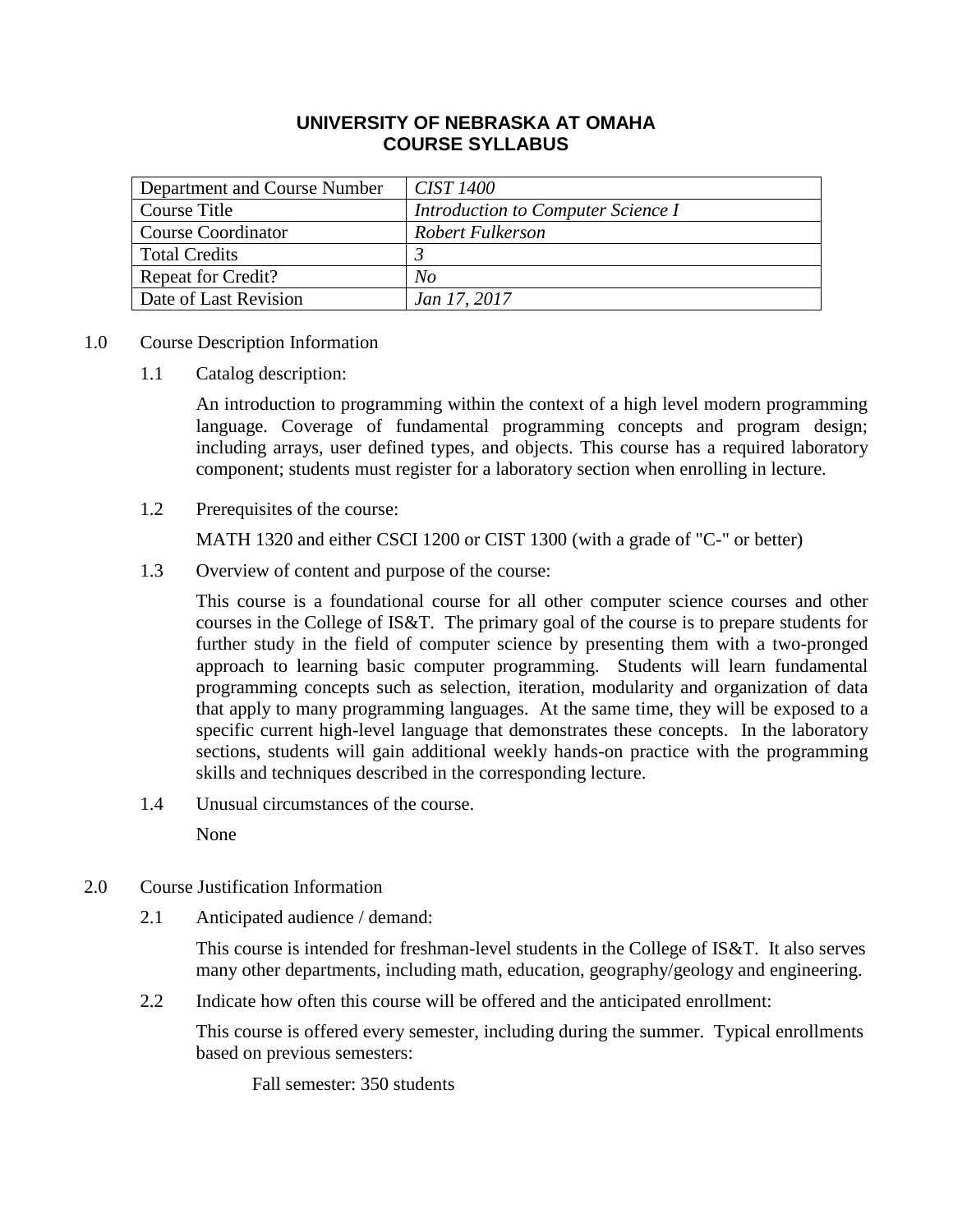Spring semester: 200 students

Summer semester: 50 students

2.3 If it is a significant change to an existing course, please explain why it is needed:

Two major changes are reflected in this syllabus.

First, course learning outcomes have been significantly elaborated to better communicate the purpose of this course. The new learning outcomes are aligned with CC2013 knowledge units and are specified in a language-neutral way so as to not become outdated due to a change in the programming language of instruction. Section 4 remains unchanged as it is a specific instance of meeting the new abstract learning outcomes.

The second change incorporates a mandatory lab component to this course. CIST1400 has historically had both required and optional lab elements over the years. Since moving to an optional CIST1404 lab we have noted persistent difficulties tied to a lack of guided practice with core skills. Student surveys indicate that the bulk of students found lab to be beneficial and students who take lab often perform better in lecture than their peers. Requiring lab for all ensures there is adequate time for hands-on practice, and that all students going into CSCI1620 do so on a more even skill level. Unlike the current set up with CIST1404, the new lab does not carry a separate course number and will appear as a separate lab section with the CIST1400 course number. CIST1404 will be eliminated from the catalog as it will no longer be needed.

3.0 List of performance objectives stated in learning outcomes in a student's perspective:

Top level learning outcomes indicate the level of mastery per ACM CC2013 {Familiarity, Usage, Assessment}. Detailed knowledge and skills statements further elaborate on each top level learning outcome.

3.1 (Usage) Understand and apply concepts of the software development process.

Students will know:

- 3.1.1 Familiarity with a basic software development process, including concepts of specification, design, implementation, documentation, and iterative debugging and testing
- 3.1.2 How to decompose a complex problem into smaller parts
- 3.1.3 Self-awareness of when to seek outside assistance

Students will be able to:

- 3.1.4 Use a basic programming environment
- 3.1.5 Implement problem solutions using stepwise refinement
- 3.1.6 Write appropriately documented code
- 3.1.7 Identify and resolve compiler, runtime, and logic errors in a program
- 3.1.8 Generate and utilize test cases to verify program correctness
- 3.1.9 Ethically use external resources
- 3.2 (Usage) Understand and apply correct usage of primitive data types including strings

Students will know:

3.2.1 Existing, language-defined data types and their differences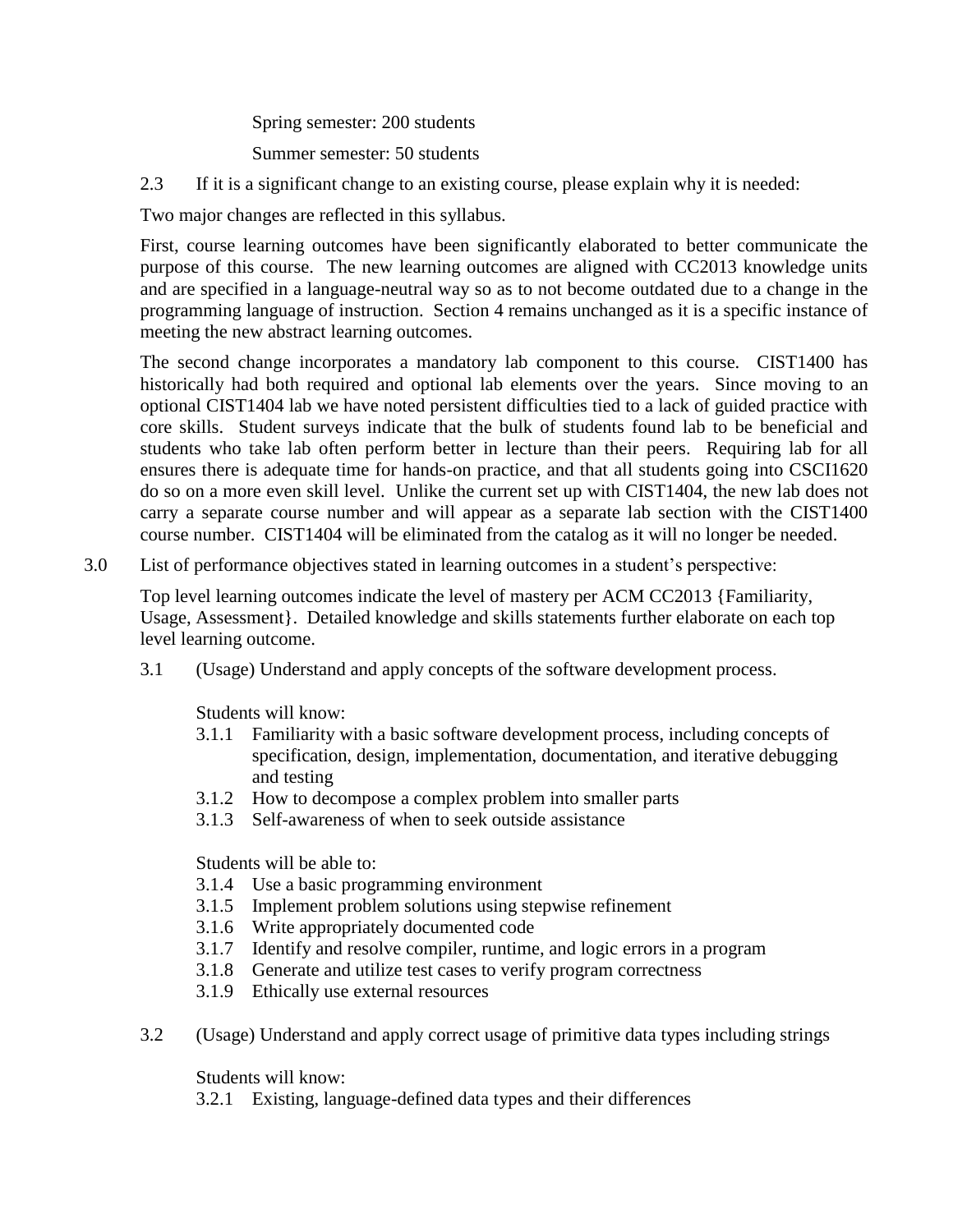- 3.2.2 The basic difference between primitive and reference data types
- 3.2.3 Basic logical, arithmetic, and relational operations involving primitive data types and text strings

Students will be able to:

- 3.2.4 Appropriately use the correct data type in a given situation
- 3.2.5 Create and manipulate primitive data type and text strings
- 3.2.6 Convert data between types using appropriate techniques
- 3.2.7 Correctly perform basic input and output of primitive data types
- 3.2.8 Create meaningful logical, arithmetic, and relational expressions
- 3.3 (Usage) Understand and apply correct usage of control structures

Students will know:

- 3.3.1 How and when to use selection, repetition and sequence in a program
- 3.3.2 Basic algorithm development using step-wise refinement

Students will be able to:

- 3.3.3 Design and implement interactive programs involving sequential, selection, and repetition structures
- 3.3.4 Be able to express simple algorithms in abstract language followed by implementation
- 3.4 (Usage) Understand and apply correct usage of procedures (ie., functions, methods) and parameters

Students will know:

- 3.4.1 Why and how to use procedures
- 3.4.2 What an API is, and how to utilize it
- 3.4.3 The principles and concepts of identifier scope
- 3.4.4 Program execution flow

Students will be able to:

- 3.4.5 Utilize common procedures provided by language APIs to solve problems
- 3.4.6 Write a procedure given specifications
- 3.4.7 Test functional units independently
- 3.4.8 Use a provided or self-created procedure effectively in a problem solution
- 3.4.9 Implement a problem solution requiring multiple procedures
- 3.5 (Usage) Understand and apply correct usage of 1-D arrays (e.g., vectors, lists) and 2-D arrays (e.g., matrices)

Students will know:

- 3.5.1 Rationale for using collections of data in problem solutions
- 3.5.2 Underlying implementation of arrays
- 3.5.3 Concepts of at least two basic searching and two basic sorting algorithms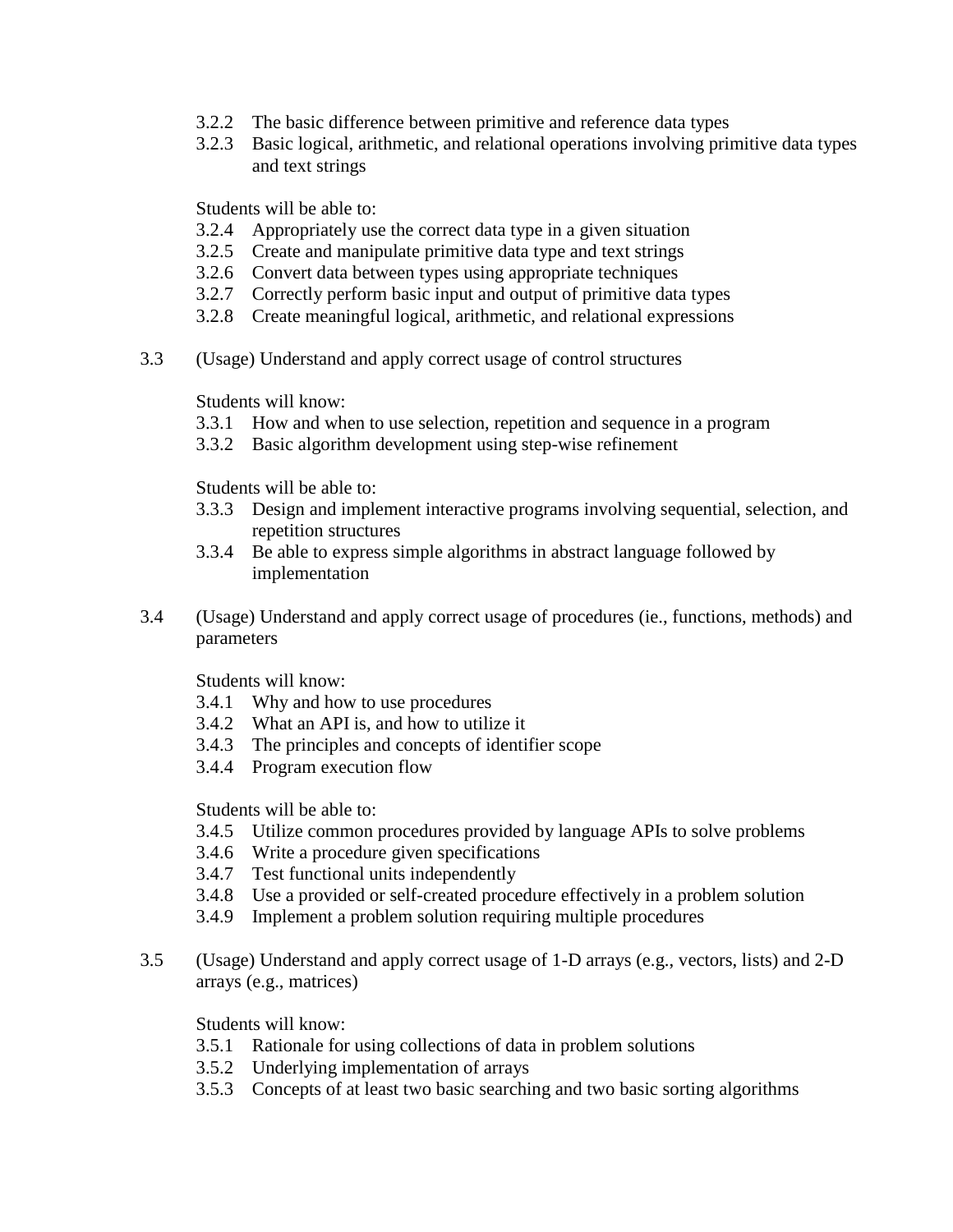Students will be able to:

- 3.5.4 Create, manipulate, and use 1-D and 2-D arrays of fixed size containing primitive data types
- 3.5.5 Implement basic array processing algorithms such as finding min or max, copying, and equality
- 3.5.6 Use predefined searching and sorting procedures in a problem solution
- 3.6 (Usage) Understand and apply correct usage of classes and objects

Students will know:

- 3.6.1 Differences between classes, objects, and object references and their relationships
- 3.6.2 Basic principles of encapsulation including visibility

Students will be able to:

- 3.6.3 Appropriately implement a class from a given specification
- 3.6.4 Use a provided or self-created class effectively in a problem solution, including accessing data members and behaviors
- 4.0 Content and Organization Information
	- 4.1 Overview (0.5 weeks)
		- 4.1.1 What is a computer
		- 4.1.2 Machine Language
		- 4.1.3 Assembly Language
		- 4.1.4 High-Level Language
		- 4.1.5 Compiling bytecode
	- 4.2 Introduction to console-based Java Applications (1.5 weeks)
		- 4.2.1 Basic program structure
		- 4.2.2 Console output with System.out.printf()
		- 4.2.3 Console output with System.out.print()
		- 4.2.4 Console output with System.out.println()
		- 4.2.5 Variables
		- 4.2.6 int
		- 4.2.7 Console Input Using the Scanner Class
		- 4.2.8 Arithmetic (+, -, \*, /, %)
		- 4.2.9 Precedence of operators
		- 4.2.10 Equality and relational operators  $(==, !=, <, >, <=, >=)$
	- 4.3 Algorithms and Control Structures (3.5 weeks)
		- 4.3.1 Algorithms
		- 4.3.2 if
		- 4.3.3 Logical operators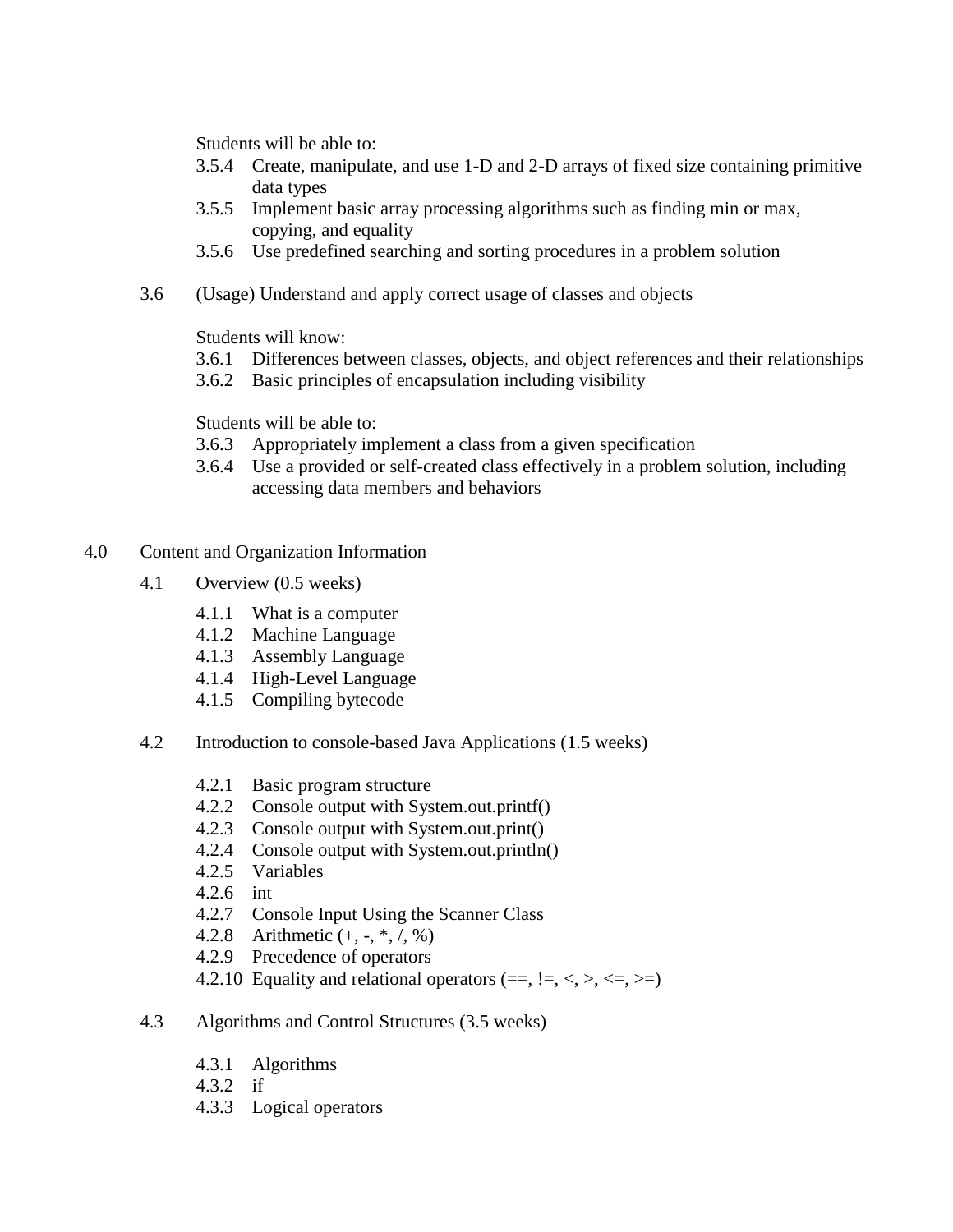- 4.3.4 if/else 4.3.5 switch 4.3.6 while 4.3.7 do/while
- 4.3.8 for
- 4.3.9 break
- 4.3.10 continue
- 4.4 Arithmetic and Primitive Data Types (0.5 weeks)
	- 4.4.1 Compound assignment operators
	- 4.4.2 Unary increment and decrement operators
	- 4.4.3 Primitive data types
	- 4.4.4 Promotion and demotion
- 4.5 Methods (3 weeks)
	- 4.5.1 Static methods
	- 4.5.2 Static fields
	- 4.5.3 Math class
	- 4.5.4 Java API packages
	- 4.5.5 Methods with multiple parameters
	- 4.5.6 Argument promotion and casting
	- 4.5.7 Scope
	- 4.5.8 Method overloading
- 4.6 Arrays, Random Numbers and Strings (3.5 weeks)
	- 4.6.1 Introduction to Arrays
	- 4.6.2 Arrays and References
	- 4.6.3 Programming with Arrays
	- 4.6.4 Multidimensional Arrays
	- 4.6.5 Searching and sorting, Big-O
	- 4.6.6 Random number generation
	- 4.6.7 String methods
- 4.7 Introduction to Classes and Objects (2.5 weeks)
	- 4.7.1 Classes, objects and instance variables
	- 4.7.2 Declaring a class with a method
	- 4.7.3 Instantiating an object of a class
	- 4.7.4 Declaring a method with a parameter
	- 4.7.5 Constructors
- 5.0 Teaching Methodology Information
	- 5.1 Methods: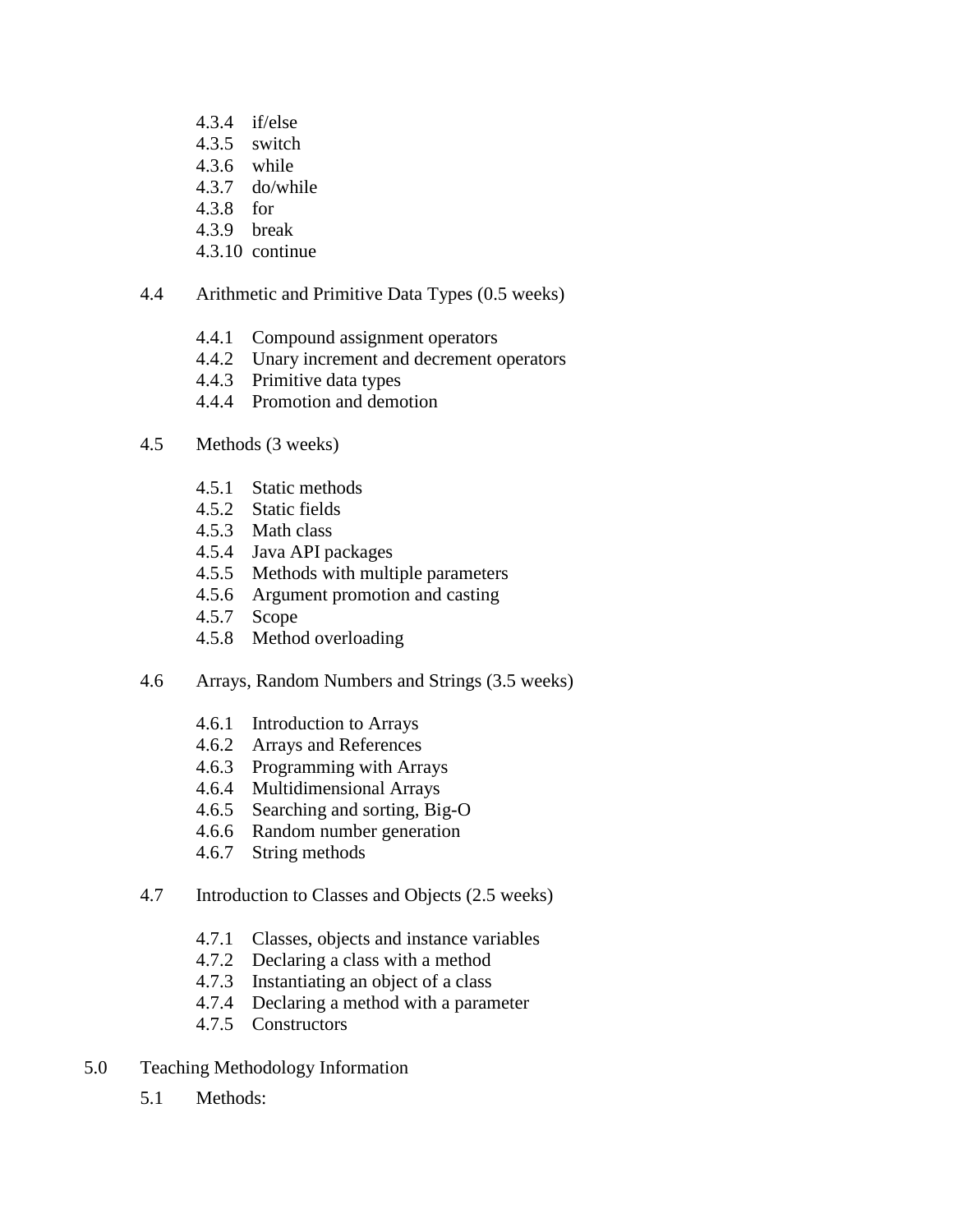Concepts and skills are introduced to students during interactive lecture sessions. Lecture content is based on a common set of slides, assignments, quizzes and other documents for all instructors.

Weekly laboratory sessions provide students with directed practice on the skills of programming relevant to the current lecture content through hands-on problem solving and discussions, which are informed by formative assessments.

5.2 Student role:

Students are expected to complete class preparation (e.g., assigned readings, viewing web-lectures, etc.) prior to coming to class so that they are able to engage fully. They are encouraged to participate in class discussions and ask questions when the material is unclear since the material is cumulative. They are also encouraged to try out the code presented in class so that they can practice the concepts presented in lecture and then extend those concepts to their assignments. Students are expected to take an active role in laboratory sessions to clarify their understanding of course content. Students will complete both homework assignments and weekly labs to deepen their understanding.

# 6.0 Evaluation Information

6.1 Describe the typical types of student projects that will be the basis for evaluating student performance:

Exams: Students' mastery of course concepts will be assessed through three semester exams and a cumulative final exam. Exams focus primarily on the knowledge statements in section 3.

Labs: Weekly labs will be completed in the laboratory sections. Approximately 15 labs will be completed by students to assist their mastery of skills identified in section 3. Labs focus on programming in the small; that is, solving multiple-related problems in order to gain practice with specific skills each week. Students must have their labs checked-off by course staff no later than the start of the next lab period.

Homework: Approximately 5-6 integrative homework assignments will be completed during the semester. These assignments provide larger problems for students to solve that allow assessment of cross-cutting skills and synthesis of multiple course concepts.

- 6.2 Describe the typical basis for determining the final grade (e.g. weighting of various student projects):
	- 40% Homework assignments: 40%
	- 15% Lab Work: 15%
	- 30% 3 Term Exams at 10% each
	- 15% Cumulative Final Exam
- 6.3 Grading type: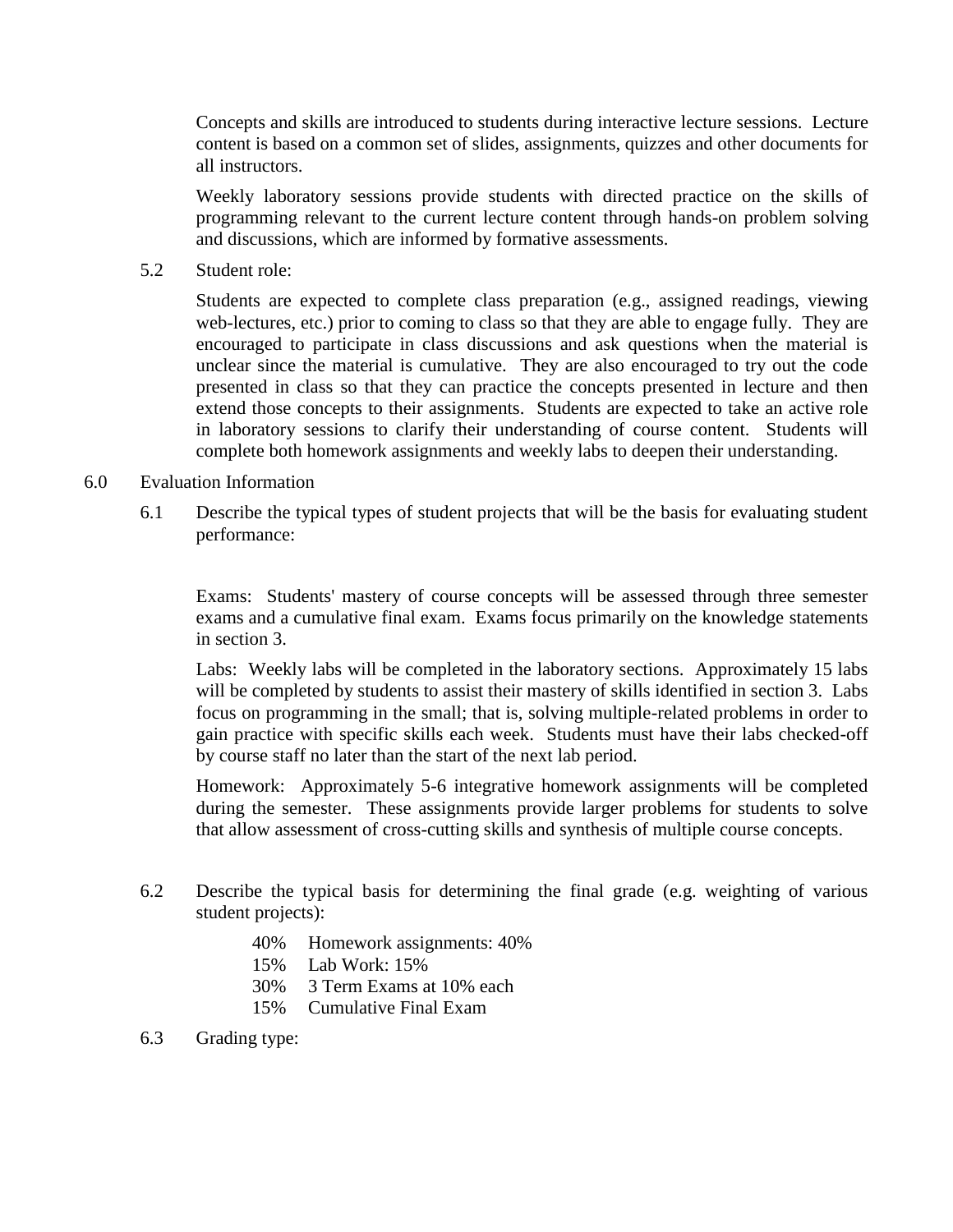| <b>Percent</b> | <b>Grade</b>  | <b>Percent</b> | <b>Grade</b>  |
|----------------|---------------|----------------|---------------|
| $97 - 100$     | $A+$          | $77 - 79$      | $C_{\pm}$     |
| $93 - 96$      | $\mathcal{A}$ | $73 - 76$      | $\mathcal{C}$ |
| $90 - 92$      | $A-$          | $70 - 72$      | $C-$          |
| $87 - 89$      | $B+$          | $67 - 69$      | $D+$          |
| $83 - 86$      | B             | $63 - 66$      | D             |
| $80 - 82$      | $B-$          | $60 - 62$      | $D-$          |
|                |               | $0 - 59$       | F             |

- 7.0 Resource Material Information
	- 7.1 Textbooks and/or other required readings used in course:

Deitel, Paul J., Paul J. Deitel, and Harvey M. Deitel. *Java: How to Program*. Upper Saddle River, NJ: Prentice Hall, 2015. Print.

- 7.2 Other student suggested reading materials:
- 7.3 Current bibliography and other resources:
	- 7.3.1 Cadenhead, Rogers. *Sams Teach Yourself Java 2 in 24 Hours*. Indianapolis, IN:

Sams, 2010. Print.

- 7.3.2 Deitel, Paul J., Paul J. Deitel, and Harvey M. Deitel. *Java: How to Program (late objects)*. Upper Saddle River, NJ: Prentice Hall, 2014. Print.
- 7.3.3 Fain, Yakov. *Java Programming 24-hour Trainer*. Hoboken, IN: John Wiley, 2011. Print.
- 7.3.4 Gaddis, Tony. *Starting out with Java: Early Objects, 6th Edition*. Pearson, 2018. Print.
- 7.3.5 "Java Tutorial." *Programming Tutorials and Source Code Examples*. Web. 19 Apr. 2011. <http://www.java2s.com/Tutorial/Java/CatalogJava.htm>.
- 7.3.6 "The Java™ Tutorials." *Automatic Redirection*. Web. 19 Apr. 2011. <http://download.oracle.com/javase/tutorial/>.
- 7.3.7 *Learn Java Online with Java Beginner Tutorial*. Web. 19 Apr. 2011. <http://www.javabeginner.com/>.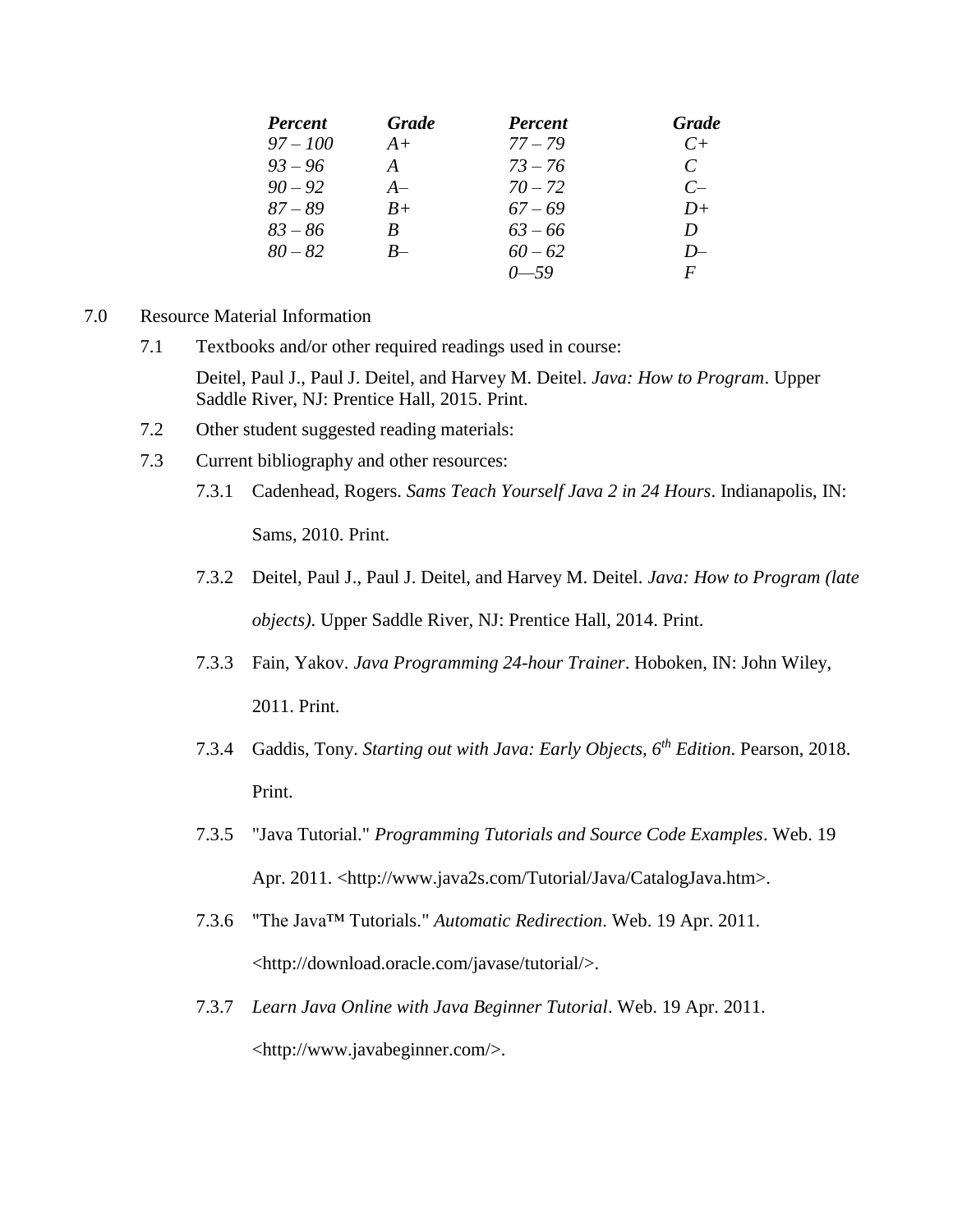- 7.3.8 Lewis, John, Peter J. DePasquale, and Joseph Chase. *Java Foundations: Introduction to Program Design & Data Structures*. Boston: Pearson Addison Wesley, 2011. Print.
- 7.3.9 Lewis, John and Loftus, William. *Java Software Solutions, 9th Edition*. Boston: Pearson, 2018. Print.
- 7.3.10 Liang, Y. Daniel. *Introduction to JAVA Programming: Comprehensive Version*. 11th Edition. Upper Saddle River, NJ: Pearson/Prentice Hall, 2018. Print.
- 7.3.11 Reges, Stuart, and Martin Stepp. *Building Java Programs: a Back to Basics Approach*. Boston: Addison-Wesley, 2017. Print.
- 7.3.12 Savitch, Walter. *Java: An Introduction to Problem Solving and Programming, 8th Edition*. Pearson. 2018. Print.
- 7.3.13 Schildt, Herbert. *Java 7 A Beginner's Guide, Fifth Edition.* McGraw-Hill Osborne Media, 2011. Print.

# 8.0 Other Information:

- 8.1 Accommodations statement:
- 8.2 Other:
- 8.3 Author(s):

Robert Fulkerson

9.0 Computer Science Accreditation Board (CSAB) Category Content (class time in hours):

| <b>CSAB Category</b>                   | Core | Advanced |
|----------------------------------------|------|----------|
| Data structures                        |      |          |
| Computer organization and architecture |      |          |
| Algorithms and software design         |      |          |
| Concepts of programming languages      | 37.5 |          |

10.0 Oral and Written Communications:

Every student is required to submit at least 0 written reports (not including exams, tests, quizzes, or commented programs) to typically 0 pages and to make 0 oral presentations of typically 0 minutes duration. Include only material that is graded for grammar, spelling, style, and so forth, as well as for technical content, completeness, and accuracy.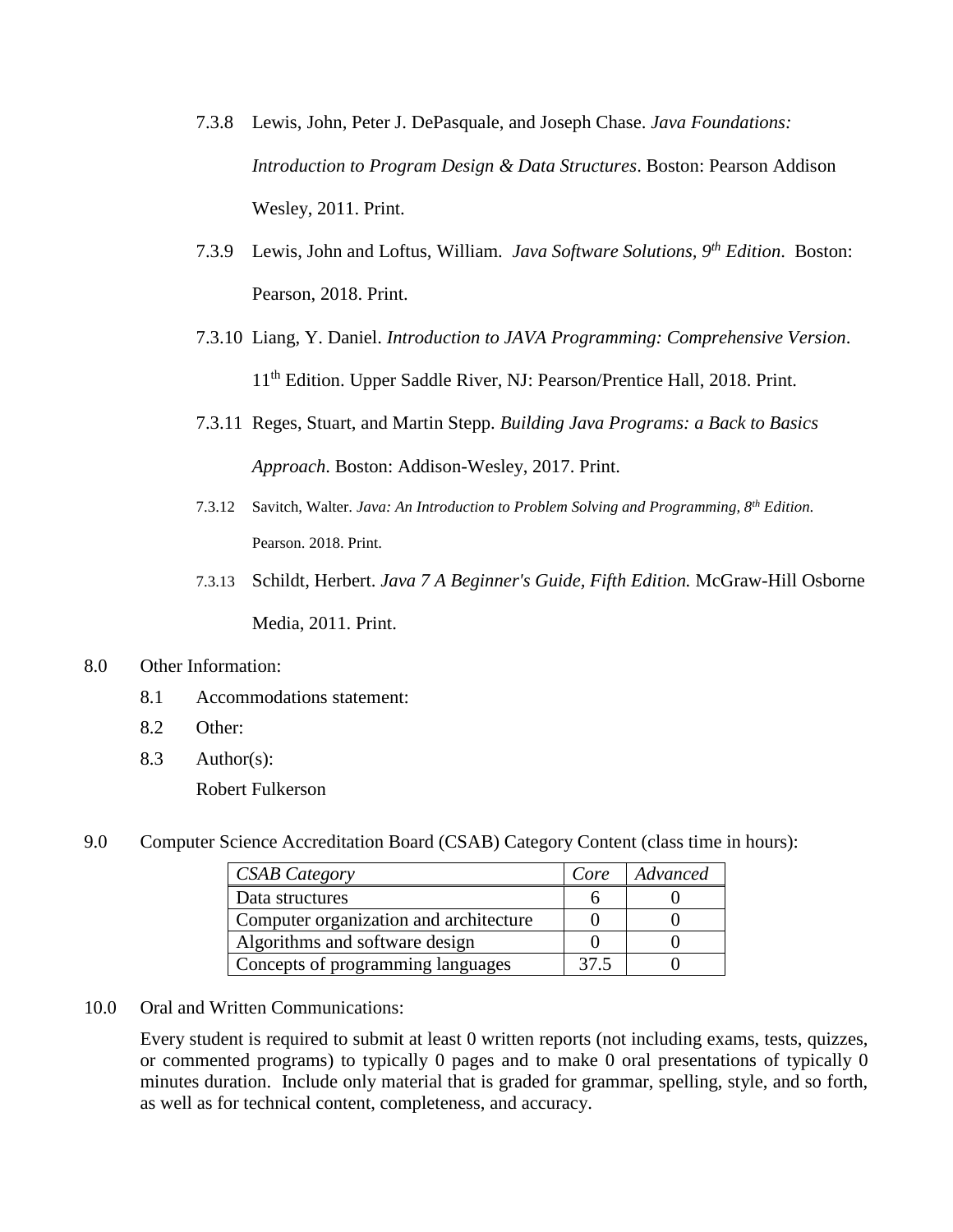11.0 Social and Ethical Issues: None

12.0 Theoretical content:

Please list the types of theoretical material covered, and estimate the time devoted to such coverage.

None

#### 13.0 Problem analysis:

Please describe the analysis experiences common to all course sections.

Students must be able to identify the desired goals and outcomes from a problem statement.

#### 14.0 Solution design:

Please describe the design experiences common to all course sections.

Although each programming assignment targets some topics more than others, namely those that have been recently presented in lecture, the solutions will be designed using cumulative programming techniques. Students will design solutions by selecting those techniques that are appropriate to the problem at hand.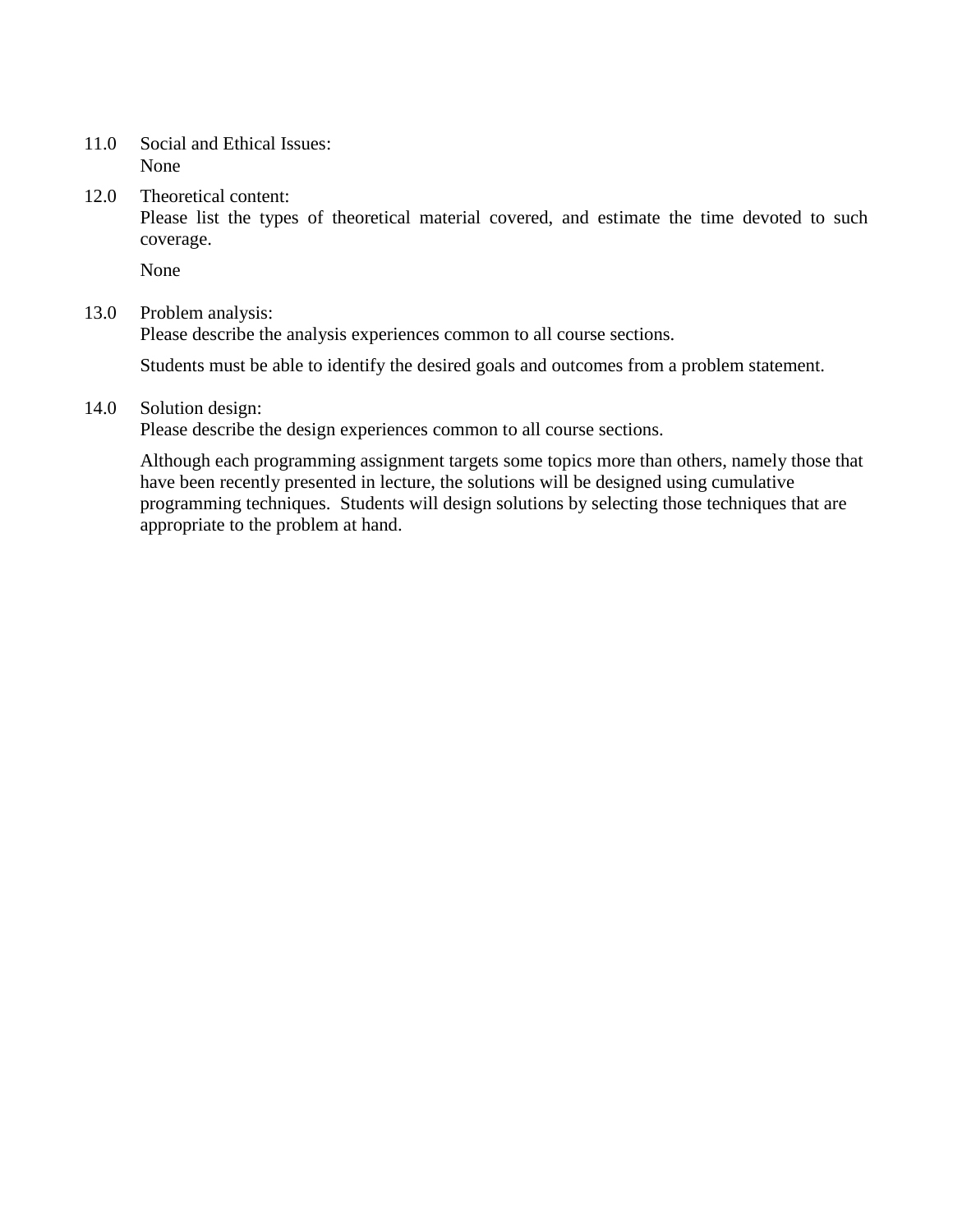# **CHANGE HISTORY**

| <b>Date</b> | Change                                | By whom   | <b>Comments</b>                |
|-------------|---------------------------------------|-----------|--------------------------------|
| 12/16/2002  | <b>Initial ABET version</b>           | Fulkerson |                                |
| 06/13/2003  | Cleanup                               | Wileman   |                                |
| 12/04/2007  | First draft for migration to Java     | Dasgupta  |                                |
| 04/21/2008  | Second draft for migration to Java    | Fulkerson |                                |
| 04/24/2008  | Third draft, minor updates            | Fulkerson |                                |
| 11/17/2008  | Update to include CS Program          | Fulkerson |                                |
|             | Outcomes table                        |           |                                |
| 04/19/2011  | Convert to new CCMS format            | Fulkerson |                                |
| 03/30/2014  | Update for late objects approach      | Fulkerson |                                |
| 01/17/2017  | Update for required 0-credit lab and  | Dorn and  | Reflects output of the CSEd    |
|             | language agnostic learning objectives | Fulkerson | Working Group during Fall 2016 |